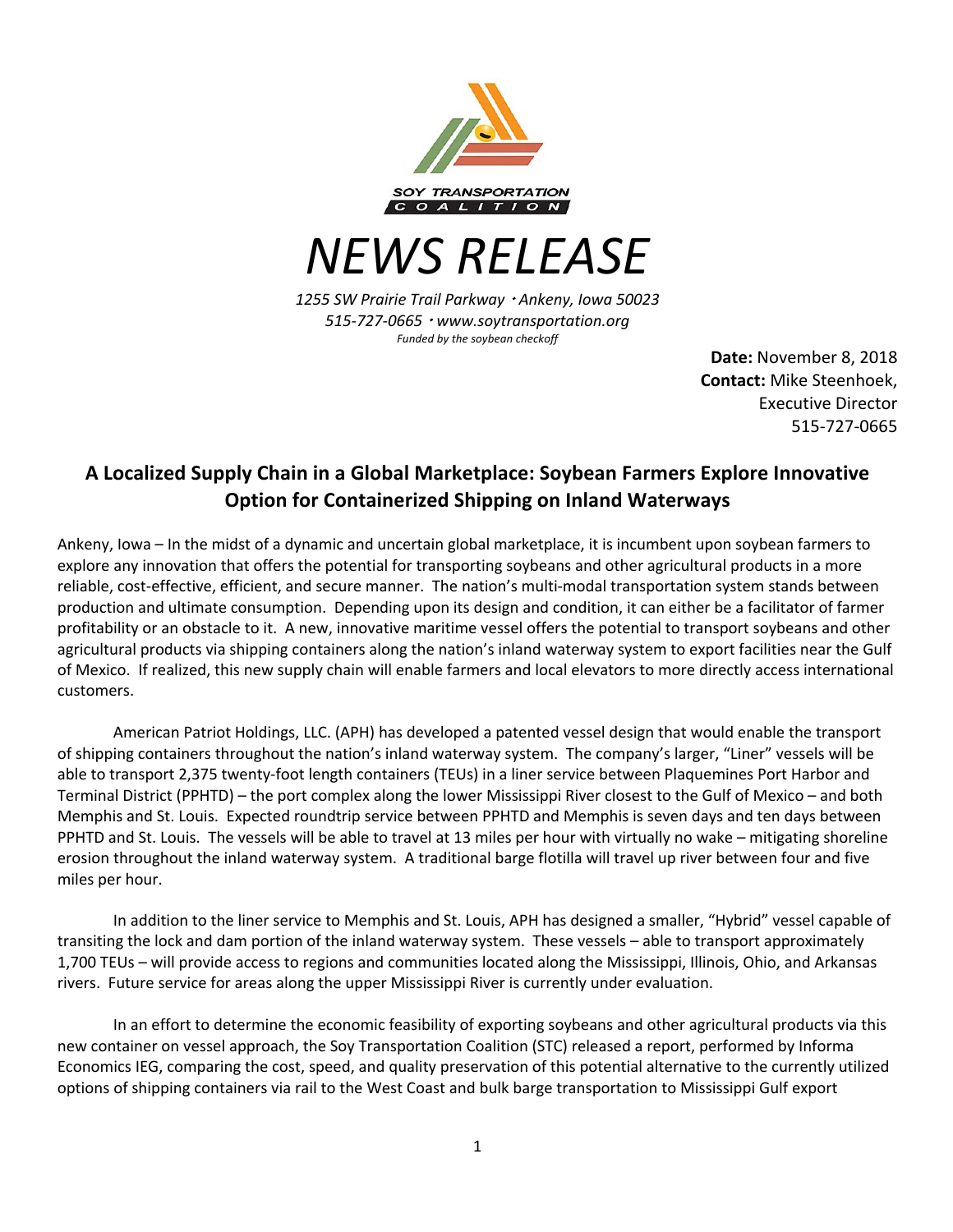terminals. The analysis builds upon earlier, foundational research commissioned by the Illinois Soybean Association highlighting the viability of an all-water routing of containerized agricultural products.

"It should be the goal of the Soy Transportation Coalition to explore opportunities to remove logistical steps between the farmers growing soybeans and the ultimate customers purchasing them," says Gerry Hayden, a soybean farmer from Calhoun, Kentucky, and chairman of the STC. "Every step that is removed allows farmers to realize a higher value for what is produced. We are therefore excited to explore this new approach for transporting containers along our nation's inland waterway system."

The research concluded that transporting soybeans from St. Louis via bulk barge to an ocean vessel at a Mississippi Gulf export terminal and onto a customer in Shanghai, China, would cost \$79.80 per metric ton. Loading soybeans into a container near St. Louis, transporting it via rail to the West Coast, and finally an ocean vessel journey to Shanghai would cost \$197.87 per metric ton. The proposed APH Liner service would transport soybeans from St. Louis via container to an ocean vessel at PPHTD and onto a customer in Shanghai at a cost of \$108.88 per metric ton – a 45 percent cost savings compared to containerized shipping through the West Coast.

The speed of the APH vessel will enable shipments of soybeans and other agricultural products to reach the Mississippi Gulf export terminal six days faster than bulk barge shipments. Given the increased congestion on the West Coast, the APH vessel will be able to depart the export facility at PPHTD 14 days faster than containerized shipments via rail to West Coast facilities. Combining the transit times of the three options both to the export facilities and from the export facilities to a customer in Shanghai, the APH option will enjoy a 14 day advantage over the bulk barge option and will be six days faster than containerized shipping via the West Coast.

"Our research highlights this innovative approach can provide a cost-effective, fast, and secure transportation option to our international customers," explains Mike Steenhoek, executive director of the Soy Transportation Coalition. "As we interact with our international customers, we increasingly hear a desire for being able to source soybeans and agricultural products more directly from more localized elevators and even specific farmers. Our customers also routinely express a desire for greater quality preservation and smaller shipping quantities that conform better with the scale of their specific operations. Exploring this new model of containerized shipping via the inland waterway system is a response to this growing customer sentiment. We look forward to utilizing our research to further introduce farmers and agricultural shippers to this innovative opportunity. Ultimately, we hope to see this approach become a reality to the benefit of America's farmers."

The Soy Transportation Coalition will be partnering with APH and PPHTD in establishing working groups among communities and regions along the inland waterway system that are well positioned to benefit from this potentially new supply chain. To inquire further about the working groups, contact Mike Steenhoek at 515-727-0665 or msteenhoek@soytransportation.org.

The full report can be accessed at www.soytransportation.org.

-###-

*Established in 2007, the Soy Transportation Coalition is comprised of thirteen state soybean boards, the American Soybean Association, and the United Soybean Board. The goal of the organization is to position the soybean industry to benefit from a transportation system that delivers cost effective, reliable, and competitive service.*